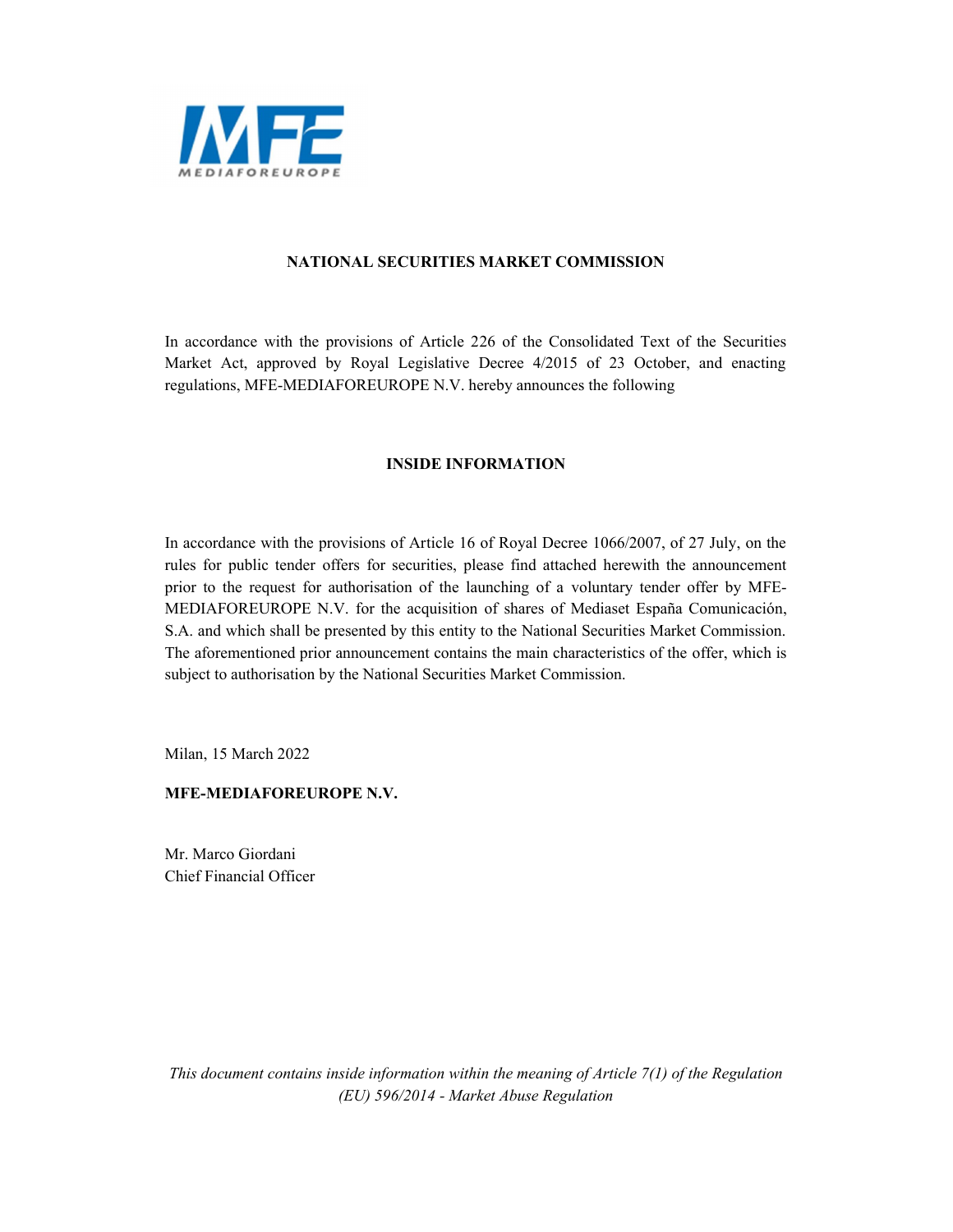*This document is a free translation of the original document in Spanish for information purposes only. In the event of any discrepancy between this free translation and the original document drafted in Spanish, the original document in Spanish shall prevail*

# **PRIOR ANNOUNCEMENT OF THE VOLUNTARY TENDER OFFER LAUNCHED BY MFE-MEDIAFOREUROPE N.V. FOR THE ACQUISITION OF THE SHARES OF MEDIASET ESPAÑA COMUNICACIÓN, S.A.**

*This announcement is released in compliance with Royal Decree 1066/2007, of 27 July, on the rules for public tender offers for securities ("Royal Decree 1066/2007") and contains the main*  terms of the offer, which is subject to authorisation by the National Securities Market *Commission (Comisión Nacional del Mercado de Valores or "CNMV").*

*The terms and conditions of the offer described below will be included in the offer document (the "Offer Document") which will be published once the referred authorisation has been obtained.*

*In accordance with Article 30.6 of Royal Decree 1362/2007 of October 19, from the date of this announcement, those shareholders of Mediaset España Comunicación, S.A. that acquire securities carrying voting rights must notify said acquisition to the CNMV if the percentage of voting rights held by them reaches or exceeds 1%. Likewise, shareholders already holding 3% of the voting rights will be required to notify any transaction that involves a change in such holding.*

*In accordance with paragraph 2.b) of the fifth rule of Circular 1/2017 of April 26 of the CNMV, from the date of this announcement onwards if the Target Company has entered into a market making agreement, it shall be suspended.*

#### **1. Identification of the Bidder**

The Bidder is MFE-MEDIAFOREUROPE N.V. (formerly Mediaset N.V.), a public limited company (*naamloze vennootschap*) incorporated under the laws of the Netherlands, with its registered office in Amsterdam (the Netherlands) ("**MFE**" or the "**Bidder**"). The Bidder is resident for tax purposes in Italy and its legal entity identification code is 213800DIFN7NR7B97A50.

The current issued share capital of MFE amounts to EUR 777,186,257.34 and is divided into a total number of 2,322,056,213 shares, of which 1,140,828,649 are Ordinary Shares A (nominal value EUR 0.06 each and granting 1 voting right – code named "MFE A") (the "**Ordinary Shares A**") and 1,181,227,564 ordinary shares B (nominal value EUR 0.6 each and granting 10 voting rights - code named "MFE B") (the "**Ordinary Shares B**") including 40,398,915 treasury shares. Both Ordinary Shares A and Ordinary Shares B have the same economic entitlement to the Bidder's equity and any kind of distribution made on the shares shall be made on equal basis. However, voting rights are proportional to nominal value and therefore whereas each Ordinary Share A confers the right to cast one vote, each Ordinary Share B confers the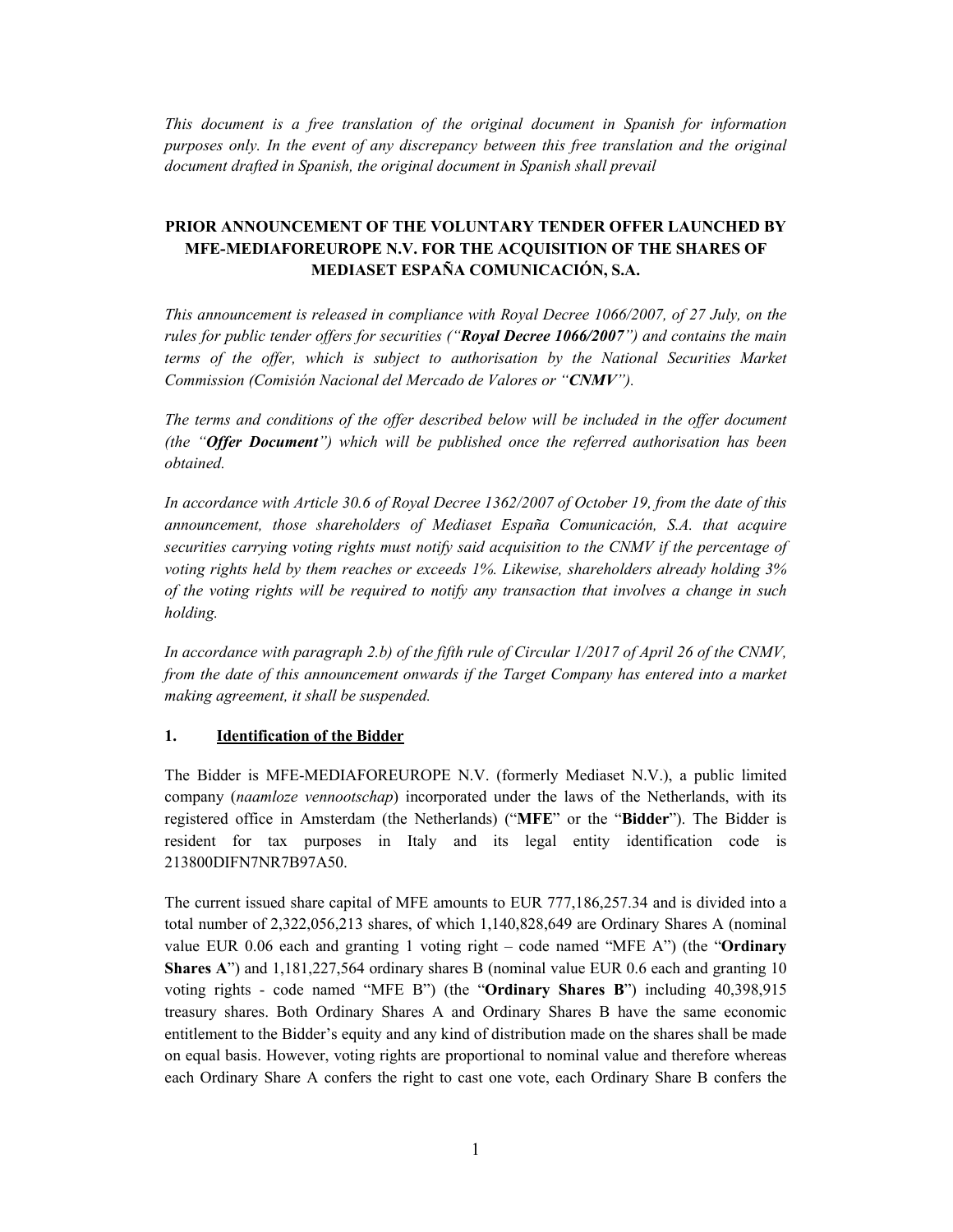right to cast ten votes. The Bidder shares are held in registered form and are listed on Euronext Milan (a regulated market organised and managed by Borsa Italiana S.p.A.) and are not admitted to listing on any other regulated market.

For the purposes of Article 5 of the restated text of the Securities Market Act, approved by Royal Legislative Decree 4/2015, of 23 October (the "**Securities Market Act**") and the Dutch law, it is hereby stated that the Bidder is controlled by Fininvest S.p.A., an Italian company (*società per azioni*), with its registered offices at Largo del Nazareno 8, Rome (Italy) registered at the Companies Register of Rome with number 03202170589 ("**Fininvest**").

It is hereby stated that Fininvest is controlled by Mr. Silvio Berlusconi. Fininvest holds a direct stake in MFE representing 49.33 % of its share capital and 50.9 % of its voting rights (excluding treasury shares).

The Offer Document will further detail the Bidder's shareholding and control structure.

The target company of the tender offer is Mediaset España Comunicación, S.A. (the "**Target Company**" or "**MES**"), a subsidiary of MFE, which is part to the group of companies of Fininvest.

### **2. Decision to launch the Offer**

The decision to launch a voluntary public tender offer over the Target Company (the "**Offer**") has been adopted by the Bidder in accordance with the resolutions adopted by its Board of Directors (the "**MFE Board**") on 14 March 2022.

Furthermore, pursuant to Article 14 of Royal Decree 1066/2007, the MFE Board also adopted in such meeting the resolution to convene a general shareholders' meeting of the Bidder, to be held on the date and place to be specified in the relevant convening notice, for the purposes of resolving upon, (i) the amendment of the articles of association of MFE to increase the MFE's authorised share capital; and (ii) the designation of the MFE Board as the corporate body authorised to resolve to issue such number of new Ordinary Shares A necessary to fulfil the payment of the portion of the Share-for-Share Exchange Consideration (as defined below).

Apart from the above resolutions, the Offer is not subject to any other corporate authorization from the shareholders or the management bodies of any other company of the group to which the Bidder belongs.

# **3. Filing of the Offer**

The Bidder shall file the application for the authorisation of the Offer with the CNMV, together with the Offer Document and the rest of the documents that must be submitted in accordance with Article 17 of Royal Decree 1066/2007, within the month following the publication of this announcement. The Bidder foresees that the filing will take place in the first half of such period.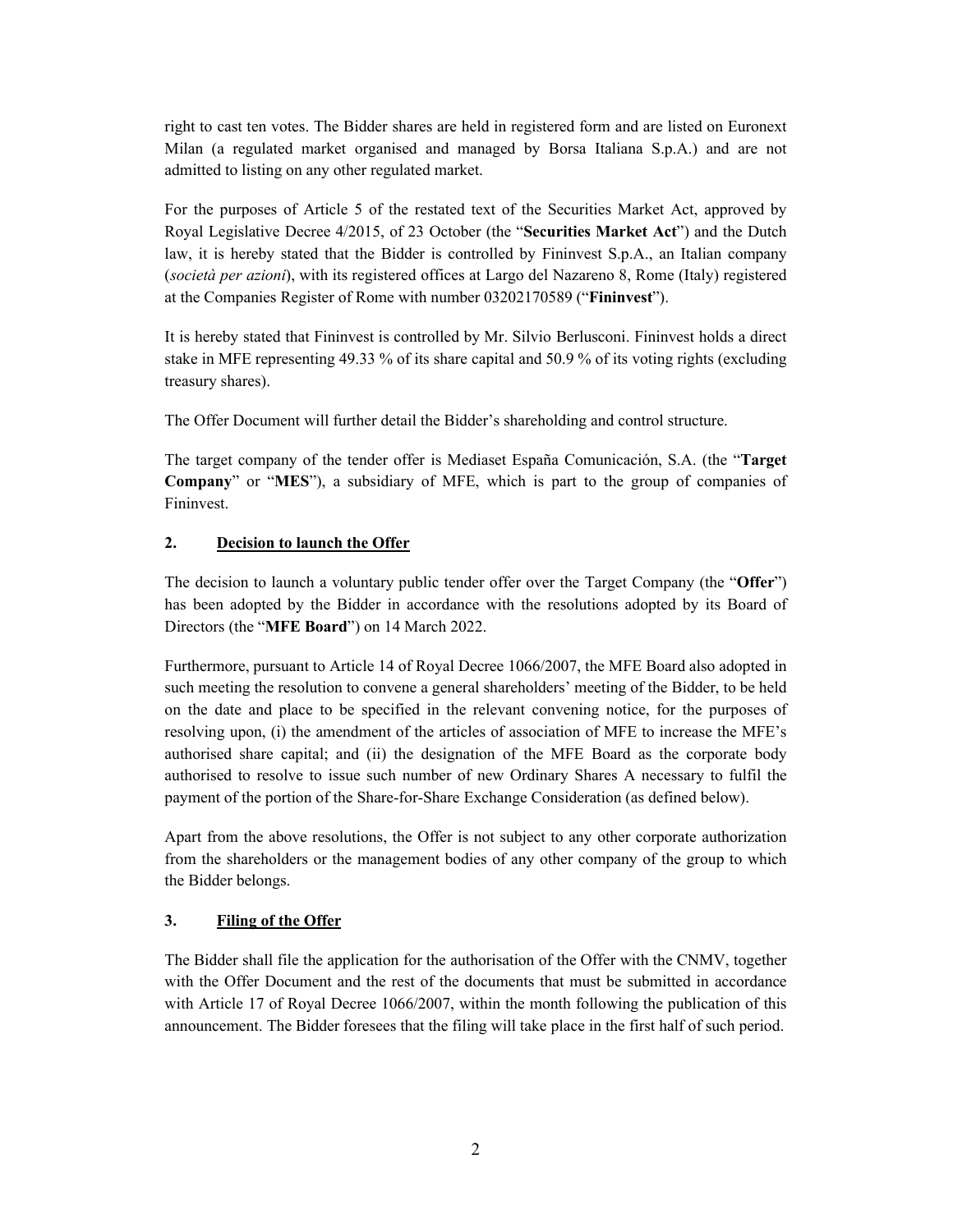### **4. Type of offer**

The Offer is a voluntary offer in accordance with Article 137 of the Securities Market Act and Article 13 of Royal Decree 1066/2007.

#### **5. Share held by the Bidder in the Target Company**

As of the date of this announcement, the Bidder currently holds a direct stake of 174,402,718 shares in MES, representing 55.69 % of its issued share capital. The Target Company, according to the public information as of the date of this announcement, has two treasury shares<sup>1</sup>.

It is hereby stated that the Bidder is not acting in concert with any other entity or individual in connection with the Offer or the Target Company.

Five out of the twelve current directors or managers of the Target Company were appointed by the Bidder or any of its group companies as proprietary directors, namely Mr. Fedele Confalonieri, Mr. Marco Giordani, Ms. Gina Nieri, Mr. Niccoló Querci and Mr. Borja Prado Eulate. None of these five proprietary directors holds shares in MES. In addition, according to Article 6 of Royal Decree 1066/2007, it is hereby stated that Mr. Paolo Vasile, Mr. Massimo Musolino and Mr. Mario Rodríguez Valderas, who are executive directors of MES and were designated by MFE, currently hold shares in MES representing 0.04%, 0.01% and 0.01% voting rights of MES, respectively, as described in the 2021 MES corporate governance annual report<sup>2</sup>.

According to the calculation rules of Article 5 of Royal Decree 1066/2007, the Bidder's stake in the Target Company, including the shares of the abovementioned executive directors, amounts to 55.75% of the share capital of MES. There are no other voting rights attributable to the Target Company nor to its controlling shareholder.

The only acquisition transactions carried out by entities of the Bidder's group or the remaining entities belonging to the same group to which the Bidder belongs (including Fininvest, as well as its controlling shareholder and MES) or members of the management, control and supervisory bodies of the Bidder or of the entities of the group to which the Bidder belongs during the period of twelve months prior to this announcement are the acquisition by MES of 145,780 treasury shares in the open market, representing approximately 0.05 % of the share capital. The highest price paid by MES over this period was EUR 5.54 per share. During the referred period of twelve months prior to this announcement, MES also carried out transactions transferring treasury shares and particularly, on 6 May 2021 the Board of Directors of MES decided to reduce MES share capital by redeeming 14,269,072 treasury shares as it was made public by means of the other relevant information notice dated 30 June 2021 registered with the CNMV under registry number 10,313. After such share capital reduction in MES, the Target Company currently holds two treasury shares.

<sup>&</sup>lt;sup>1</sup> Information published on both CNMV and MES websites.

<sup>2</sup> 2021 MES corporate governance annual report is available on both CNMV and MES websites.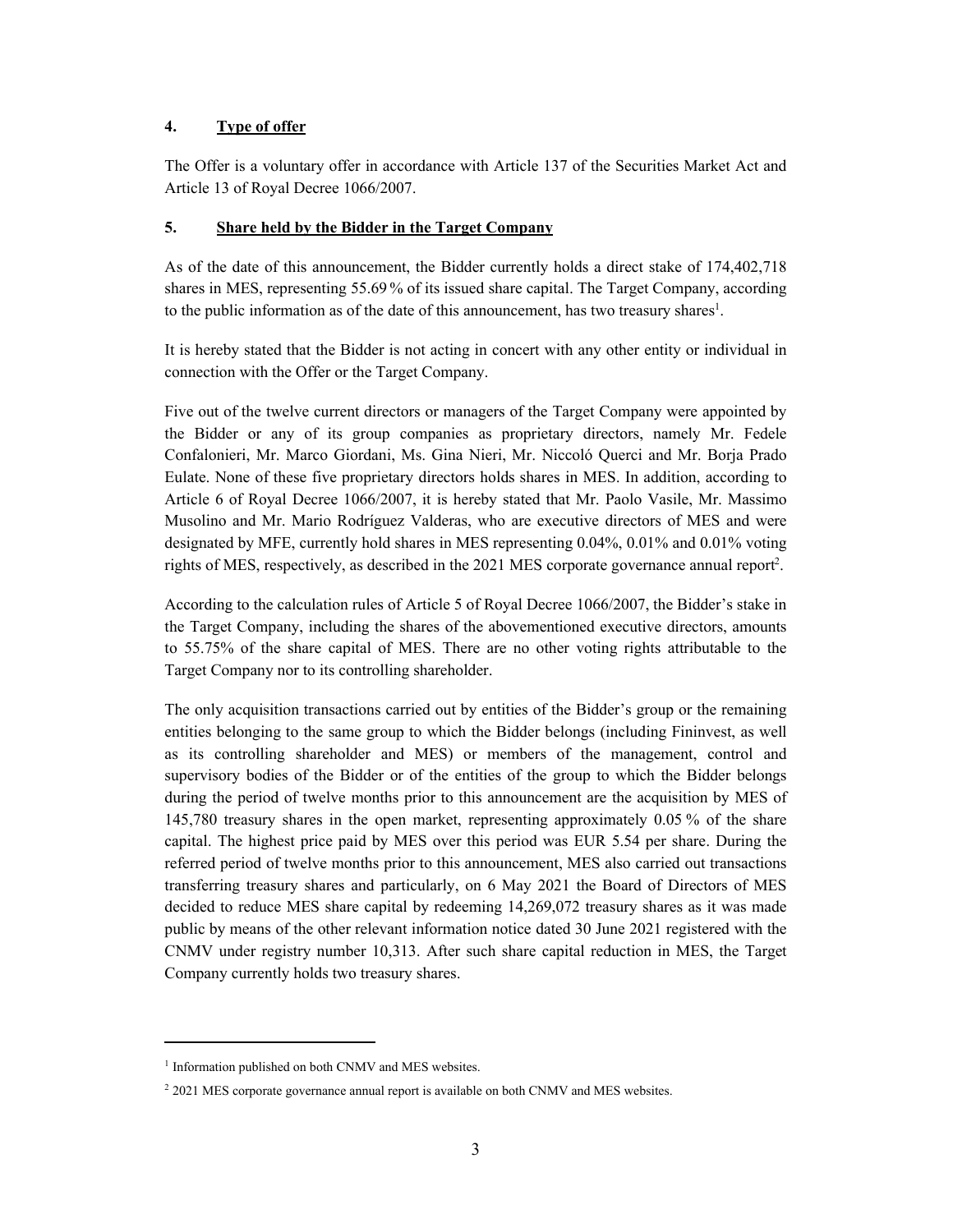In addition, during the period of twelve months prior to this announcement, the only transactions involving MES shares carried out by the mentioned executive directors of MES, namely Mr. Paolo Vasile, Mr. Massimo Musolino and Mr. Mario Rodríguez Valderas, are the following acquisitions of shares free of charge in connection with their incentive plans:

- Mr. Paolo Vasile received 35,660 shares, on 20 April 2021, representing approximately 0.0114% of the share capital, as part of his incentive plan.
- Mr. Massimo Musolino received 5,184 shares, on 20 April 2021 and 2,218 shares, on 20 May 2021, representing, in aggregate, approximately 0.0024% of the share capital, as part of his incentive plan.
- Mr. Mario Rodríguez Valderas received 4,261 shares, on 20 April 2021, representing approximately 0.0014% of the share capital, as part of his incentive plan.

#### **6. Information regarding the Target Company**

The Target Company is Mediaset España Comunicación, S.A., commercially known as Mediaset España, a Spanish public limited company (*sociedad anónima*), with registered offices at Carretera de Fuencarral a Alcobendas 4, 28049 Madrid, registered with the Commercial Registry of Madrid under volume 5,701, sheet 173, page M-993306, and Tax Identification Number (*N.I.F*) A-79075438. MES legal entity identification code is 95980020140005021479.

The current share capital of MES is EUR 156,583,072 divided into 313,166,144 shares, of EUR 0.50 nominal value each, all of a single class and series, fully subscribed and paid up.

The shares of MES are represented in book-entry form, and the corresponding registry is kept by *Sociedad de Gestión de los Sistemas de Registro, Compensación y Liquidación de Valores, S.A.* (*Iberclear*) and its participating entities. The shares of the Target Company are listed on the Madrid, Barcelona, Bilbao and Valencia Stock Exchanges through the Automated Quotation System (*Sistema de Interconexión Bursátil* - *Mercado Continuo*) and are not admitted to trading on any other regulated market.

MES does not have any outstanding non-voting or special class shares, nor has currently issued any pre-emptive subscription rights, bonds convertibles into shares, securities exchangeable for shares, warrants, or any other similar security or financial instrument, which might entitle the holder to, directly or indirectly, subscribe for or acquire shares of MES.

#### **7. Securities and markets targeted by the Offer**

The Offer targets all the issued shares into which the share capital of MES is divided, namely 313,166,144 shares, although the Offer excludes the shares owned by the Bidder (174,402,718 shares, representing 55.69 % of issued share capital), which shall be locked up. Therefore, taking into account the current number of outstanding shares of the Target Company, the Offer targets a total of 138,763,426 shares in the Target Company, representing 44.31 % of its share capital. The Target Company shall not accept the Offer with respect to the two treasury shares it currently holds, as the subscription by MES of Ordinary Shares A (as defined below) in MFE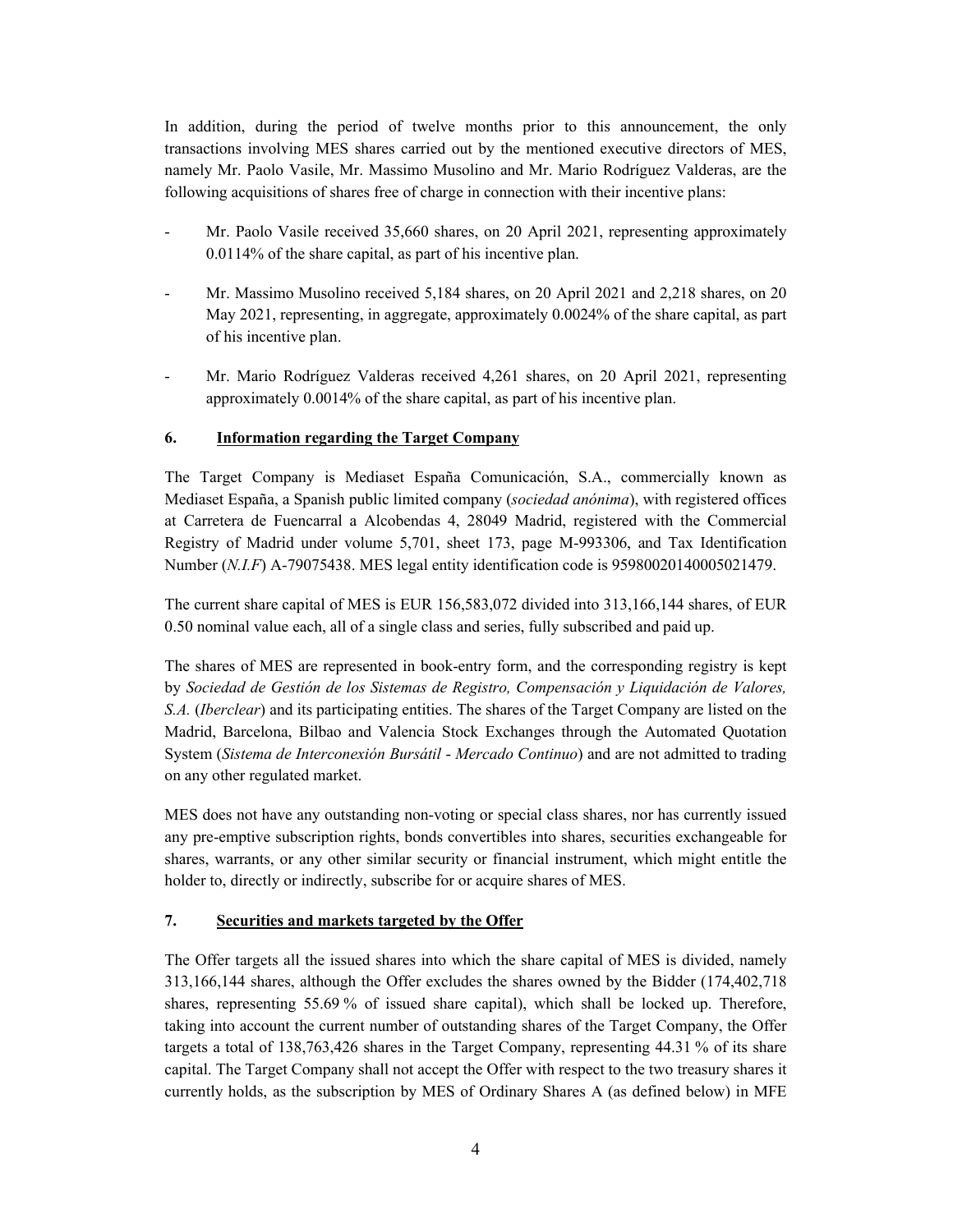offered as part of the consideration of the Offer would be contrary to Section 2:98d of the Dutch Civil Code.

The terms of this Offer, including without limitation the consideration offered, are the same for all the shares of the Target Company.

The Offer is exclusively launched on the Spanish market, which is the only jurisdiction where the shares of the Target Company are publicly listed. Without prejudice to the below, the Offer is open to acceptance by all the shareholders of MES, regardless of their nationality or place of residence, at the same terms.

This announcement and its content do not constitute the launching or distribution of the Offer in any jurisdiction or territory other than Spain. Consequently, this announcement and the Offer Document, to be published upon the approval of the Offer by the CNMV, must not be published or distributed in, or delivered to, any jurisdiction or territory where their publication could be considered illegal or where the filing of additional information may be required. The persons receiving either this announcement or the future Offer Document may not publish or distribute them in, or deliver them to, said jurisdictions or territories.

Specifically, this announcement shall not be disclosed or distributed, nor shall this Offer be carried out, directly or indirectly, in the United States of America, or through the use of the postal system or any other interstate or international means of commerce or instruments, or through the mechanisms of the United States stock exchanges, nor through any other method or means sent or distributed in or to the United States of America. This announcement is not a purchase bid nor does it constitute an offer to purchase or a bid or offer to sell or tender shares in the United States of America.

### **8. Offer consideration**

The Offer is structured as a combination of a share purchase and a share-for-share exchange.

The consideration offered by the Bidder to the holders of shares of the Target Company is EUR 1.86 in cash (the "**Cash Consideration**") and 4.5 newly issued Ordinary Shares A (the "**Sharefor-Share Exchange Consideration**") for each of the Target Company shares to which the Offer is addressed (the "**Offer Consideration per Share**" and, in aggregate, the "**Offer Consideration**" or the "**Share Exchange Ratio**").

Pursuant to Article 14 of Royal Decree 1066/2007, by applying to the Share Exchange Ratio the effective volume-weighted average price of the Ordinary Shares A corresponding to the quarter immediately preceding this prior announcement, the effective equivalent price of the Share-for-Share Exchange Consideration is EUR 5.613 per Target Company share (the "**Equivalent Consideration in Cash**"). The effective volume-weighted average price of the Ordinary Shares A has been calculated based on the effective volume-weighted average price of the Ordinary Shares A in the last 63 trading sessions preceding this prior announcement, corresponding to the quarter immediately preceding this prior announcement, resulting in a value of EUR 0.834 per each of the Ordinary Shares A.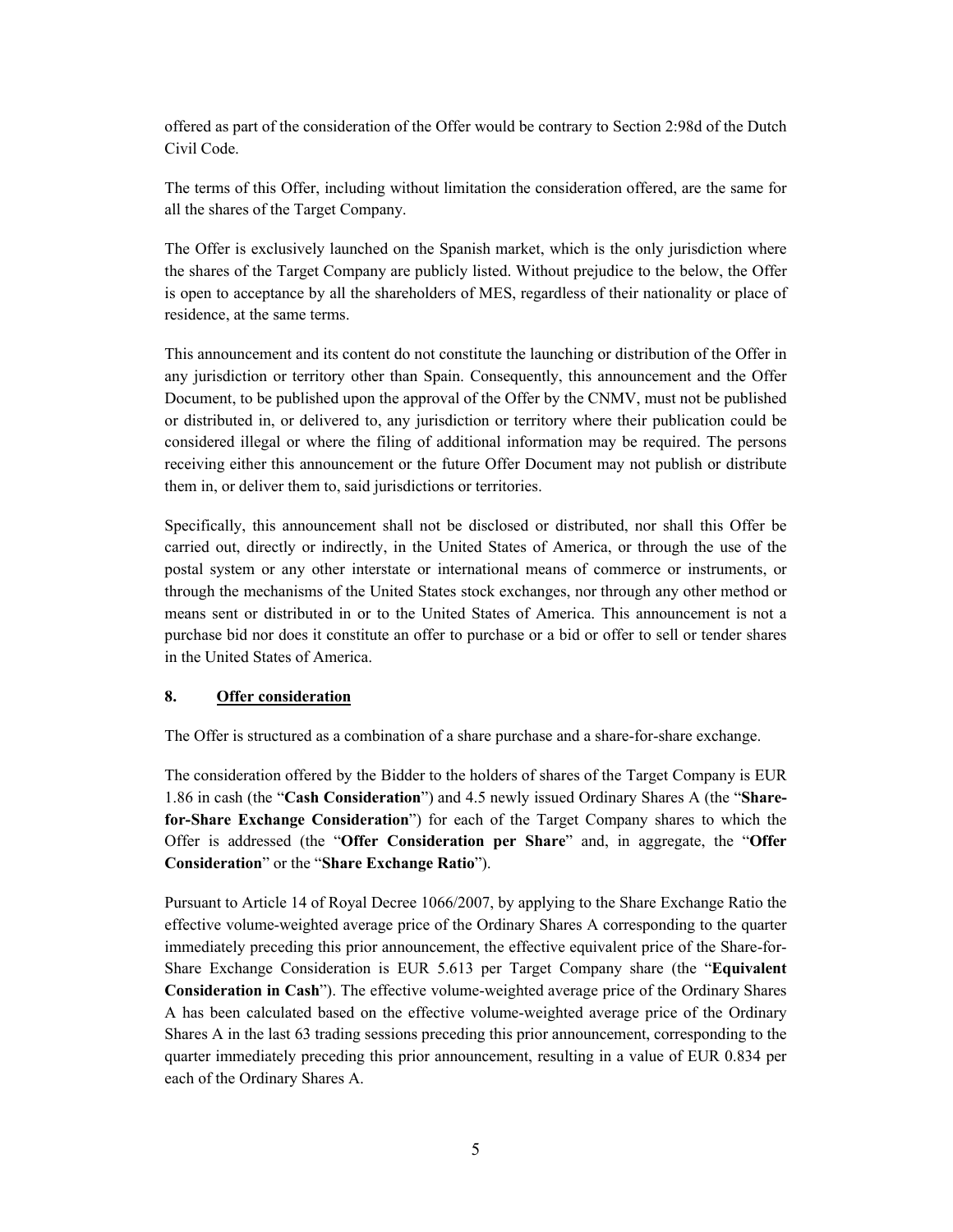Taking into account the Share Exchange Ratio established to define the consideration offered by the Bidder, it could be the case that MES shares are tendered by shareholders of MES that do not hold the minimum of 2 shares of MES —or a multiple of 2— necessary for carrying out the share exchange in accordance with the Share Exchange Ratio. It is specifically provided that, in that case, these shareholders will have the right to an equivalent compensation in cash. This compensation will be described in the Offer Document.

MFE has received financial commitments to obtain the necessary funds to cover the Cash Consideration that shall be made available fully in cash. As mentioned in Section 2 above, the MFE Board adopted a resolution to convene, pursuant to Article 14 of Royal Decree 1066/2007, a general shareholders' meeting, to be held on the date and place specified in the relevant convening notice, for the purposes of resolving upon, (i) the amendment of the articles of association of MFE to increase MFE's authorised share capital; and (ii) the designation of the MFE Board as the corporate body authorised to resolve to issue such number of new Ordinary Shares A necessary to fulfil the payment of the Share-for-Share Exchange Consideration.

MFE expressly undertakes pursuant to Article 14.2 c) of Royal Decree 1066/2007 to request the admission to listing and trading of the new Ordinary Shares A on Euronext Milan within a maximum period of 3 months from the publication of the result of the Offer.

In the event that the Offer is accepted by all the shareholders of MES to which the Offer is effectively addressed, the Bidder shall issue a maximum of 624,435,408 Ordinary Shares A for a nominal value of EUR 37,466,124.48 and shall pay an aggregate Cash Consideration of EUR 258,099,968.64, which would represent approximately 4.7% of the voting rights after the potential share capital increase considering no amendments in the treasury stock of MFE. In case MFE were to dispose of all its treasury stock, this would represent 4.6%.

To the best knowledge of the Bidder, given that the Ordinary Shares A to be exchanged in the Offer are listed and traded on Euronext Milan the Offer does not include a cash alternative consideration.

Given that the Offer is an offer of a voluntary nature, the price does not need to have the consideration of "equitable price" as defined in Article 130 of the Securities Market Act and Article 9 of Royal Decree 1066/2007. The Bidder will not submit valuation reports on the MES shares nor with respect to MFE in order for the shareholders of MES to which the Offer is addressed to evaluate the Offer Consideration. Likewise, it is hereby stated that the acquisition transactions concerning MES shares carried out during the 12 months prior to this announcement by the Bidder and those who act in concert with it do not represent a significant volume in relative terms which enables the application of the highest price paid or agreed upon as a valid reference for these purposes. However, the highest price paid by MES on the acquisition of treasury shares during the 12 months prior to this announcement is EUR 5.54, which is below the Offer Consideration per Share.

Without prejudice to the fact that the references made to the premium described below may change, as from the date of this announcement, as a result of any eventual change in the trading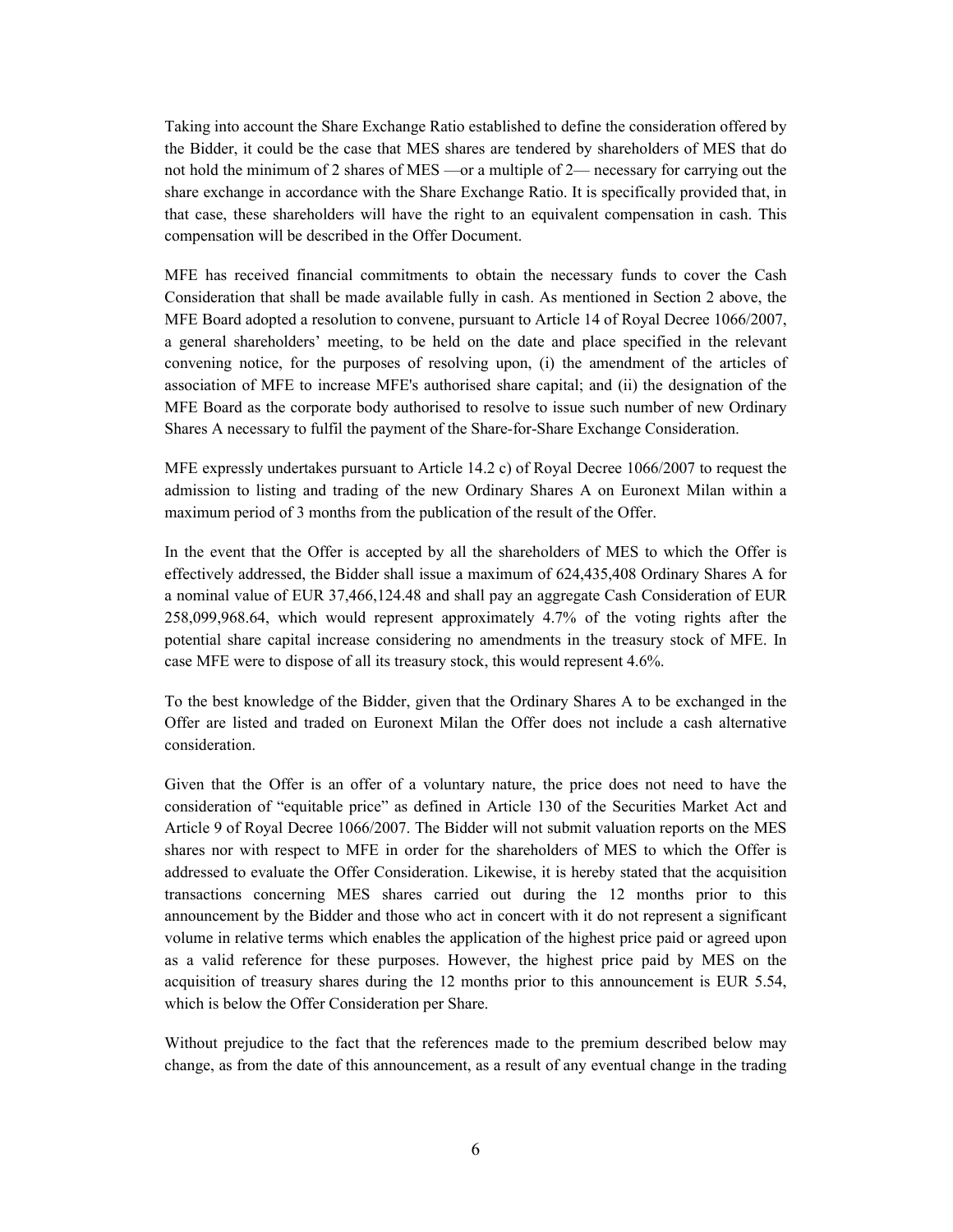price of either MFE or MES shares, the Equivalent Consideration in Cash as of today represents a premium of approximately:

- $(i)$  12.1% to MES shares closing price on 11 March 2022 (EUR 5.005);
- (ii) 25.2% to MES shares one-month effective volume-weighted average price as at 11 March 2022 (EUR 4.485); and
- (iii) 30.1% to MES shares three-month effective volume-weighted average price as at 11 March 2022 (EUR 4.316).

MFE has not taken into consideration the listing price of the shares of MES nor of the shares of MFE on 14 March 2022 as a reference given the suspension of the trading of MES shares that took place on the same date at 9.42 AM, by means of the inside information notice released on the same date by the CNMV under register number 1,357, which was followed by the inside information notice published by MFE on the same date with register number 1,361. For this reason, the reference date taken has been 11 March 2022 for the calculation of the premium, as it was the last trading session of MES shares prior to the suspension of the trading of MES shares on the Spanish Stock Exchanges.

#### **9. Offer conditions**

In accordance with the provisions of Article 13 of Royal Decree 1066/2007, the effectiveness of the Offer is subject to the following conditions (the "**Offer Conditions**"):

(i) The Offer is irrevocably accepted by shareholders holding shares in MES representing, in aggregate, more than 90 % of the voting rights to which the Offer is effectively addressed, this is 39.88% of the total voting rights, other than those already held by the Bidder.

The fulfilment of this condition, if applicable, will also entail the fulfilment of the requirements for the squeeze-out and therefore it will give rise to the delisting of MES shares.

Pursuant to Article 33.3 of Royal Decree 1066/2007, if the mentioned minimum acceptance condition is not fulfilled, the Offer will be ineffective. Should this be the case, the provisions of Article 39 of Royal Decree 1066/2007 will be applicable and the Bidder shall not be entitled to acquire MES shares nor to launch a public tender offer over MES shares until a six-month period has elapsed as from the date of publication of the results of the Offer.

Royal Decree 1066/2007 grants the Bidder the right to waive this Offer Condition. In the event such Offer Condition is waived, the MES shares will remain listed. The Bidder currently considers that it would only waive this Offer Condition if, at the time of such waiver, the Bidder has reasonable confidence that even in a scenario where MFE reaches a lower percentage in the share capital of MES, the settlement of the Offer shall entitle the Bidder to ensure the industrial objective of the transaction and the synergies on which its valuation has been based.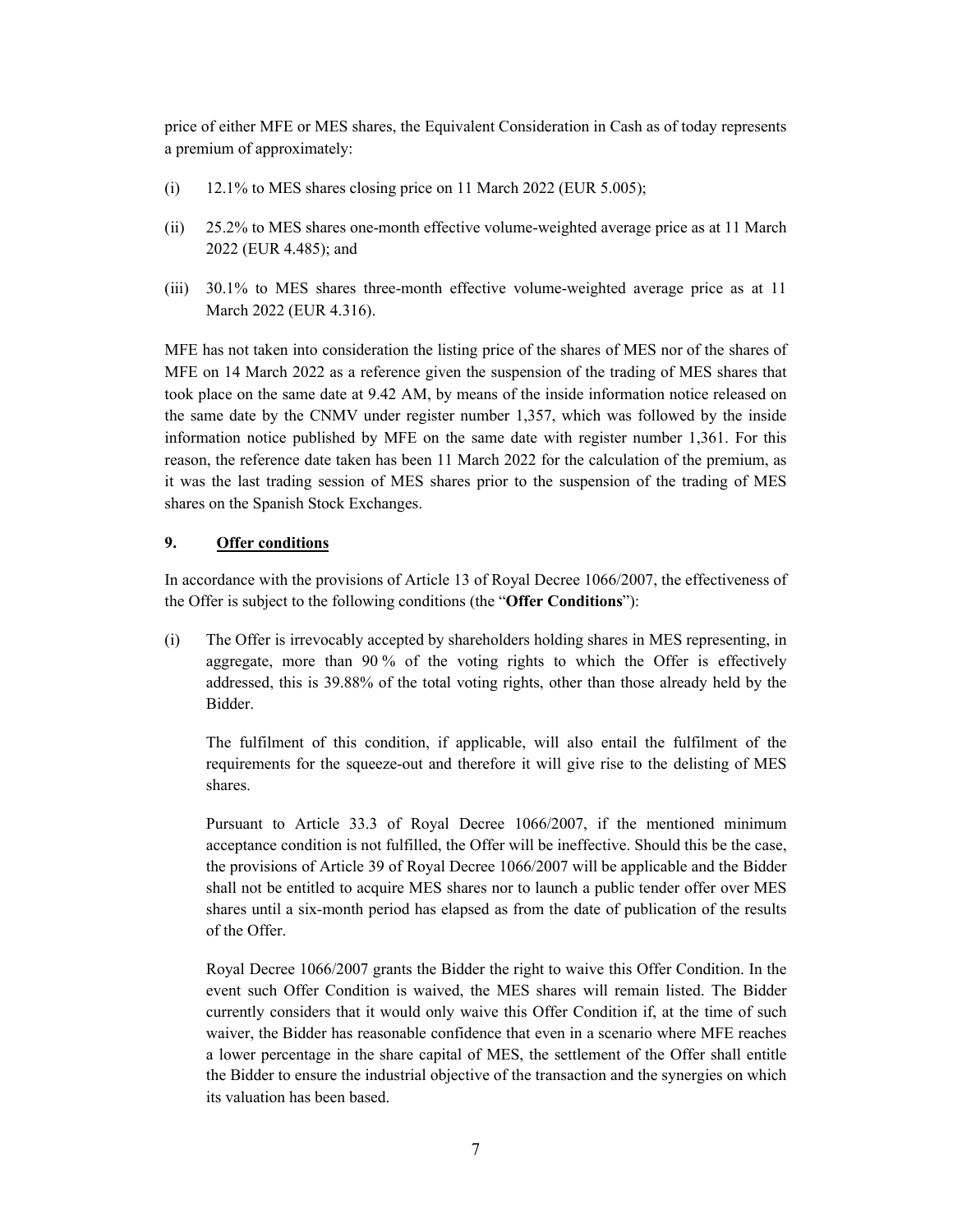In the event the Bidder finally waives this Offer Condition, the Bidder has not contemplated to launch a delisting tender offer nor any other transaction by means of which the shareholders of MES become shareholders of MFE. In the event that the Bidder were to promote the delisting of MES shares, the consideration shall be fully in cash and shall be justified by means of a valuation report applying the criteria foreseen in Article 10 of Royal Decree 1066/2007.

(ii) The approval by the general shareholders' meeting of the Bidder of (a) the amendment of its articles of association, providing for the increase of the authorized share capital of the Company up to an amount of EUR 817,076,316.72, divided into 1,805,662,972 Ordinary Shares A, having a nominal value of EUR 0.06 each, and 1,181,227,564 Ordinary Shares B, having a nominal value of EUR 0.60 each, and (b) the designation of the MFE Board as the corporate body authorised to resolve to issue such number of new Ordinary Shares A necessary to fulfil the payment of the Share-for-Share Exchange Consideration.

If the general shareholders' meeting of the Bidder does not approve the issuance of the shares necessary to meet the consideration offered or does not pass the necessary resolutions to carry out such issuance, the Offer will become ineffective.

In this regard, it is noted that the controlling shareholder currently holds 49.33% of MFE's share capital representing 50.9% of the voting rights, excluding treasury shares amounting to 3.12% of MFE's share capital. The favourable vote of Fininvest in the MFE general shareholders' meeting [will be sufficient] to fulfil this Offer Condition.

MFE hereby states that the directors designated by Fininvest in the MFE Board have voted in favour of the launch of the Offer under these terms.

#### **10. Antitrust filings and authorisations required**

#### **10.1 Antitrust filings**

The Offer is not subject to the notification procedures before the European Commission nor the Spanish Competition and Markets National Commission established by the Council Regulation (EC) No. 139/2004 of 20 January 2004 on the control of concentrations between undertakings and the Spanish Competition Act 15/2007, of July 3, respectively. Likewise, the transaction does not require notice nor authorization in any other jurisdiction and, therefore, no competition authority should be notified.

#### **10.2 Foreign investment authorisation**

The potential acquisition of shares that are the subject of this Offer is not a transaction subject to foreign direct investments authorisation pursuant to the provisions of Law 19/2003, of July 4, on the legal framework for capital movements and cross-border economic transactions and in the sole transitory provision of the Royal Decree-Law 24/2020, of November 17, on urgent matters to support business solvency and the energy industry and on tax matters, because MFE already owns more than 50% of the Target Company share capital and has sole control of MES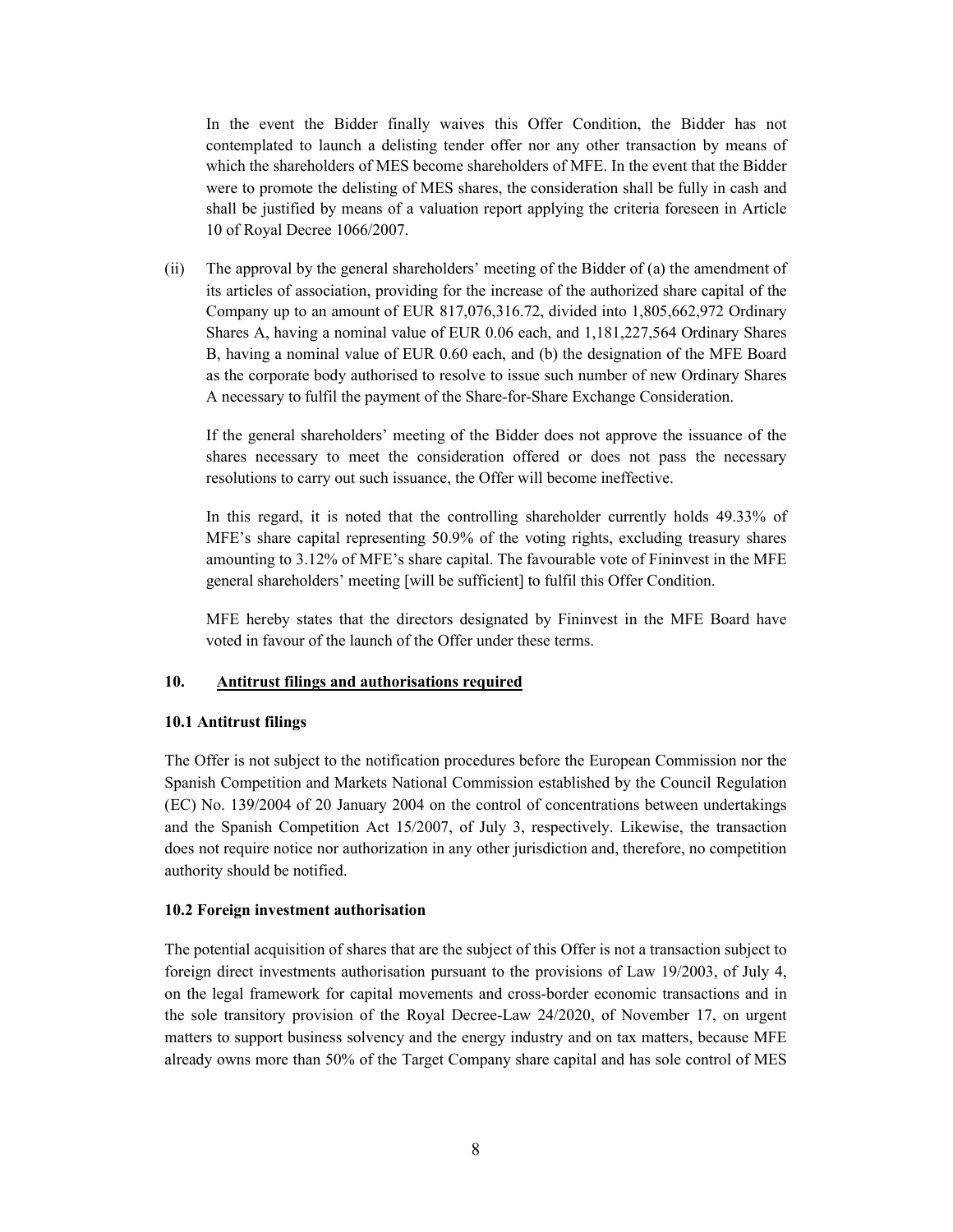in accordance with the criteria established in article 7.2 of Law 15/2007, of July 3, 2007, on the Defense of Competition.

### **10.3 Other governmental authorisations**

The Bidder believes that it is under no obligation to notify any Spanish or foreign authority, nor obtain authorization from any other Spanish or foreign administrative authority other than the CNMV in order to carry out the Offer and its settlement.

Notwithstanding the foregoing, in accordance with Article 19 of Royal Decree 847/2015, of 28 September, which regulates the Register of Audiovisual Media Service Providers (*Real Decreto 847/2015, de 28 de septiembre, por el que se regula el Registro Estatal de Prestadores de Servicios de Comunicación Audiovisual y el procedimiento de comunicación previa de inicio de actividad*) once the Offer is settled, the Bidder will have to notify the Register of Audiovisual Media Service Providers (*Registro Estatal de Prestadores de Servicios de Comunicación Audiovisual*) of the new shareholding held by the Bidder in the Target Company.

# **11. Agreements related to the Offer**

Neither MFE nor Fininvest nor its controlling shareholder has reached any agreement with any other shareholders of MFE, any shareholders of MES, with the Board of Directors of MES or with any of its Board members in connection with MES or the Offer. No specific benefit has been granted to the shareholders of MES nor the members of its Board of Directors.

#### **12. Intentions regarding listing**

Given the condition to which the effectiveness of the Offer is subject as set out in Section 9 (i) above, the fulfilment of the requirements provided under Article 136 of the Securities Market Act and Article 47 of Royal Decree 1066/2007 will entitle MFE to exercise the squeeze-out right over MES remaining shares at the same Offer Consideration per Share (which includes the Share-for-Share Exchange Consideration). MFE will exercise such right.

The execution of the transaction resulting from the exercise of the aforementioned squeeze-out right will give rise to, in accordance with articles 47 and 48 of Royal Decree 1066/2007 and the related regulations, the delisting of the shares of the Target Company from the stock markets of Madrid, Barcelona, Bilbao and Valencia. Said delisting will be effective from the date on which the squeeze-out transaction is settled.

In the event that such condition is not fulfilled and the Bidder decides to waive it, MES shares will remain listed on the stock exchange.

In the event the Bidder finally waives this Offer Condition, the Bidder has not contemplated to launch a delisting tender offer nor any other transaction by means of which the shareholders of MES become shareholders of MFE. In the event that the Bidder were to promote the delisting of MES shares, the consideration shall be fully in cash and shall be justified by means of a valuation report applying the criteria foreseen in Article 10 of Royal Decree 1066/2007.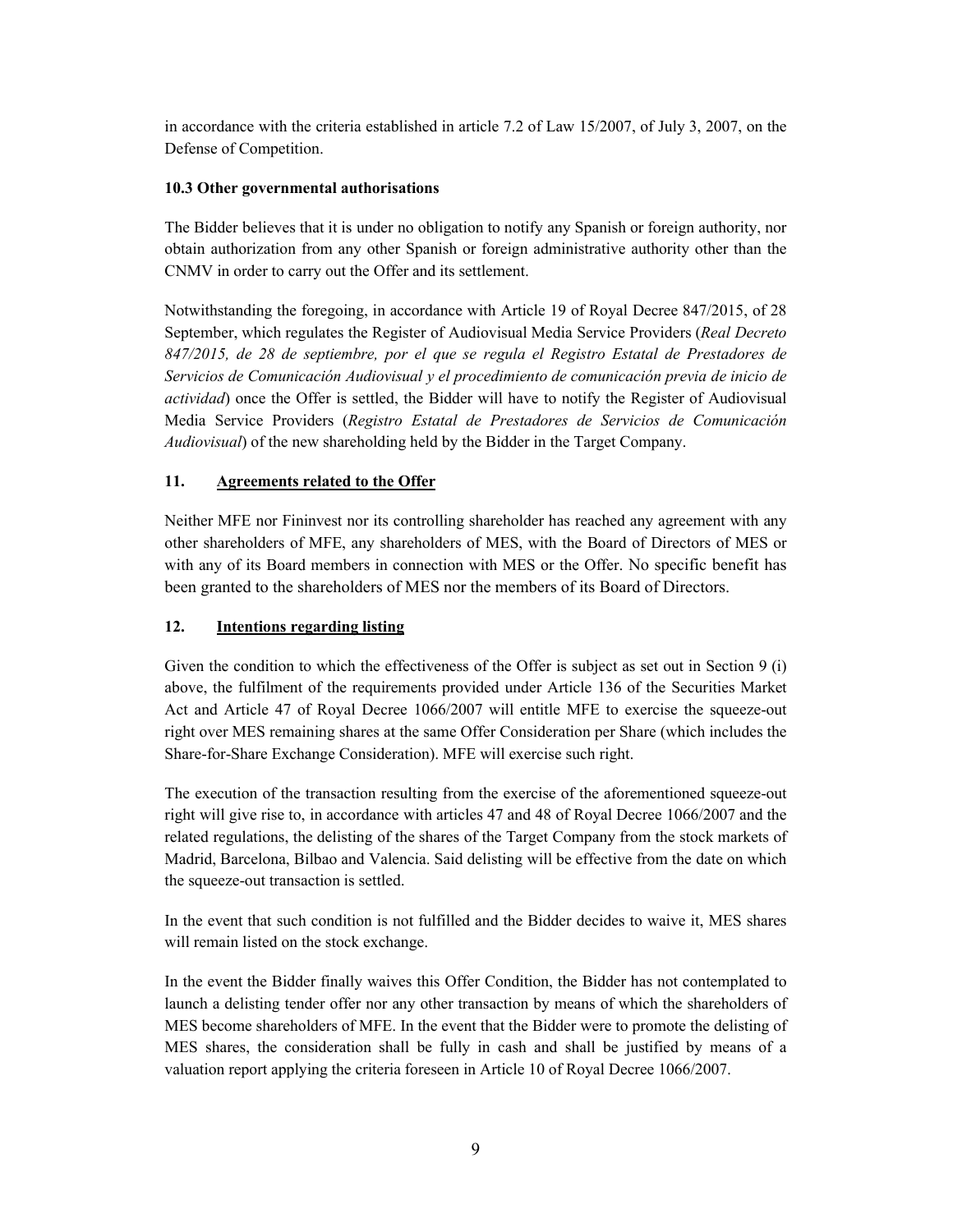# **13. Other Information**

In the Bidder's opinion, as of the date of this announcement, there is no additional information that may be necessary for an adequate understanding of the Offer, other than the information contained in this prior announcement or the press release attached hereto.

*\*\*\**

**As annex to this initial announcement there is enclosed the press release**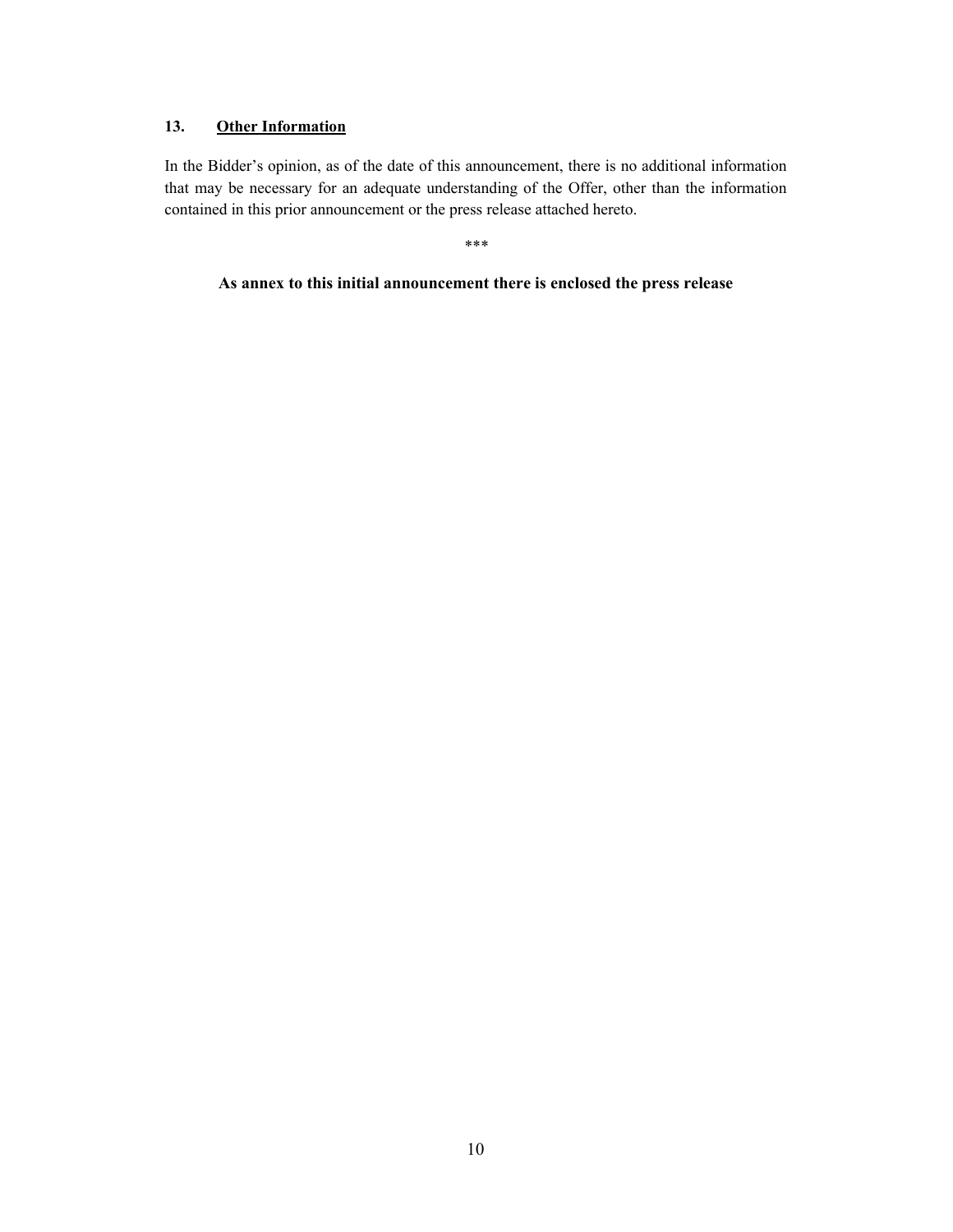Milan, 15 March 2022

# **MFE-MEDIAFOREUROPE N.V.**

Mr. Marco Giordani Chief Financial Officer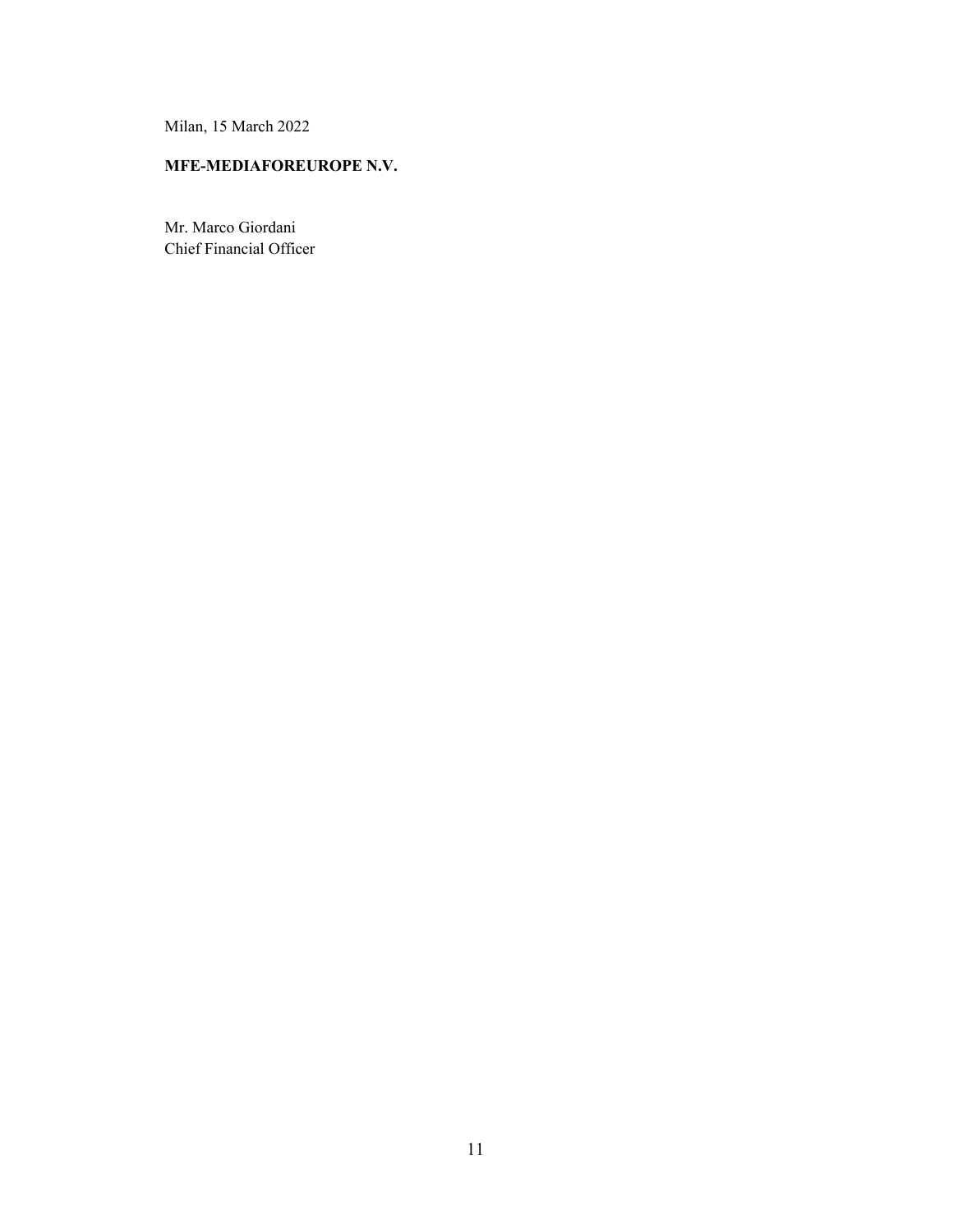

# PRESS RELEASE

# **BOARD OF DIRECTORS APPROVES A VOLUNTARY TENDER OFFER ON MEDIASET ESPAÑA COMUNICACIÓN, S.A.**

# **PIER SILVIO BERLUSCONI: "A GREAT OPPORTUNITY FOR ALL SHAREHOLDERS AND THE EUROPEAN MEDIA SECTOR"**

At the meeting held on 14 March 2022, the Board of Directors of MFE-MEDIAFOREUROPE N.V. approved voluntary tender offer on Mediaset España Comunicación, S.A. **("the Offer")**.

# **KEY ELEMENTS OF THE OFFER**

- Offer Price: EUR 5.613 per share of which :
	- $\circ$  Share component: 4.5 MFE Ordinary shares A corresponding to EUR 3.753 for each MES share (9 MFE Ordinary shares A for every 2 MES shares)
	- o Cash component: EUR 1.860 for each MES share
- The Offer targets a total of 138,763,426 MES shares, corresponding to 44,31% of the MES share capital
- MFE will issue up to 624,435,408 MFE Ordinary Shares A
- The Offer is conditional to:
	- $\circ$  A minimum acceptance threshold of 90% of the targeted shares, corresponding to around 95.6% of the MES total share capital
	- o the relevant approval by the MFE general shareholders' meeting

### **From the financial standpoint, the Transaction will provide:**

- EPS accretion from YEAR 1 both for current MFE shareholders and for MES shareholders that will accept the Offer
- MES shareholders will be rewarded through:
	- o a 30.1% premium vs VWAP 3M
	- o a 25.2% premium vs VWAP 1M
	- o a 12.1% premium vs last closing price
	- $\circ$  an implied premium of 59% vs. implicit market value of MES core business (ex P7S1 stake and cash)
	- $\circ$  a cash component of the offer more than proportional than the pro-rata cash in the company
	- $\circ$  the possibility to roll-over their exposure into a more liquid stock with stronger equity story and dividend policy
- In details, all MES shareholders, together with MFE shareholders, will have:
	- $\circ$  Access to synergies. Estimated synergies for a total of EUR 55 ml in 4 years (around EUR 340m on a net present value basis\*)
	- $\circ$  Value creation from potential re-rating of MFE group, compared to the current multiples of MES

**Note** 

\*Based on sector "Blended Forward EV/EBIT" multiple (Source: Bloomberg, 11 March)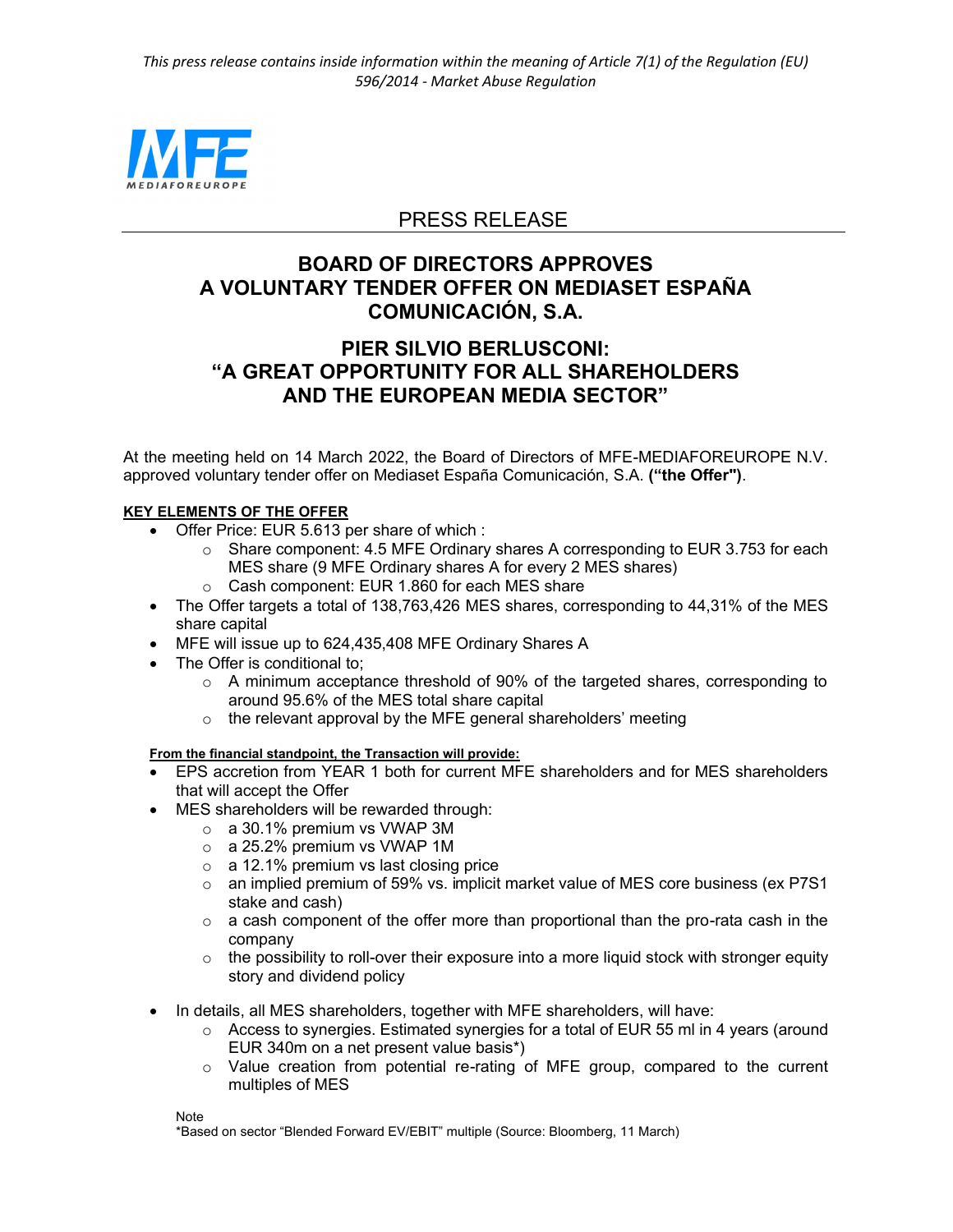This operation will allow MFE-MEDIAFOREUROPE N.V. to become immediately more international and more European and the shareholders of Mediaset España Comunicación, S.A. will be able to exchange their shares with those of a new company focused on international development both in television and in technology.

The Offer represents an important step forward in the creation of a pan-European media and entertainment group, a path that on Monday 14 March saw the expression of the determination of MFE-MEDIAFOREUROPE N.V. to exceed the 25.0% threshold of the voting rights of ProSiebenSat.1 Media SE. And at the end of the transaction announced today regarding the shares of Mediaset España Comunicación, S.A., MFE-MEDIAFOREUROPE N.V. will have the larger scale necessary to further expand its presence across Europe. This total openness to international development means that the shareholder Fininvest will dilute its stake to approximately 47.1% of the share capital of MFE-MEDIAFOREUROPE N.V. and to approximately 48.5% of the voting rights.

The Offer also has a strong industrial basis as it will also strengthen investment capabilities. Increased financial resources will ensure the ability to produce more high-quality local content and develop new digital technology. These operational advantages, combined with the possibility of generating additional synergies and efficiencies, will create new opportunities, both in terms of content distribution (streaming on all devices) and commercial opportunities to pursue new revenues (from advertising targeted at all the new possibilities offered by ADTech), crucial for development in a market that - between Spain and Italy - reaches over 100 million viewers.

It is also important to underline that the operational activities of Mediaset España Comunicación, S.A., also after the operation, will remain in Spain, as will all jobs and local content production. The company will also remain in Spain for tax purposes, ensuring that taxes will continue to be paid in full in the country.

Finally, the protection of pluralism and cultural diversity is important for MFE-MEDIAFOREUROPE N.V. and will maintain, as a matter of priority, the various identities and the protection of cultural diversity in all the countries in which it operates, along with the related obligations in terms of the plurality, transparency and responsibility of news, the production of original content and employment.

# **THE ADVANTAGES OF THE OPERATION IN BRIEF**

#### • ALIGNMENT OF SHAREHOLDERS:

MFE-MEDIAFOREUROPE N.V. and Mediaset España Comunicación, S.A., while part of the same Group, currently operate mostly independently of each other and are not engaged in joint initiatives. The Operation will align the interests of the two companies' shareholders, and thereby promote greater cooperation between the two companies.

# • ACCESS TO SYNERGIES AND THE CREATION OF VALUE

The Transaction will enable the achievement of in 4 years from closing of significant revenues and cost annual synergies of at least EUR 55 ml. In addition, a number of synergetic initiatives in the core business and new joint business opportunities have been identified but not included in the above target.

### • A NEW EQUITY STORY FOR THE SHAREHOLDERS OF MEDIASET ESPAÑA COMUNICACIÓN, S.A.

This Operation also gives the shareholders of Mediaset España Comunicación, S.A. access to the equity story of MFE-MEDIAFOREUROPE N.V. and consequently a unique opportunity to be a part of a clear evolution path for the pan-European media sector.

# • A STRONGER AND MORE EFFICIENT CAPITAL STRUCTURE

The combination of a sustainable capital structure and a profile of strong cash flow generation give MFE-MEDIAFOREUROPE N.V. the firepower needed to pursue further consolidation in the European broadcasting system. The new Group will consequently have more efficient access to capital in order to finance both growth and investments.

• A STRONGER AND SUSTAINAIBLE DIVIDEND POLICY